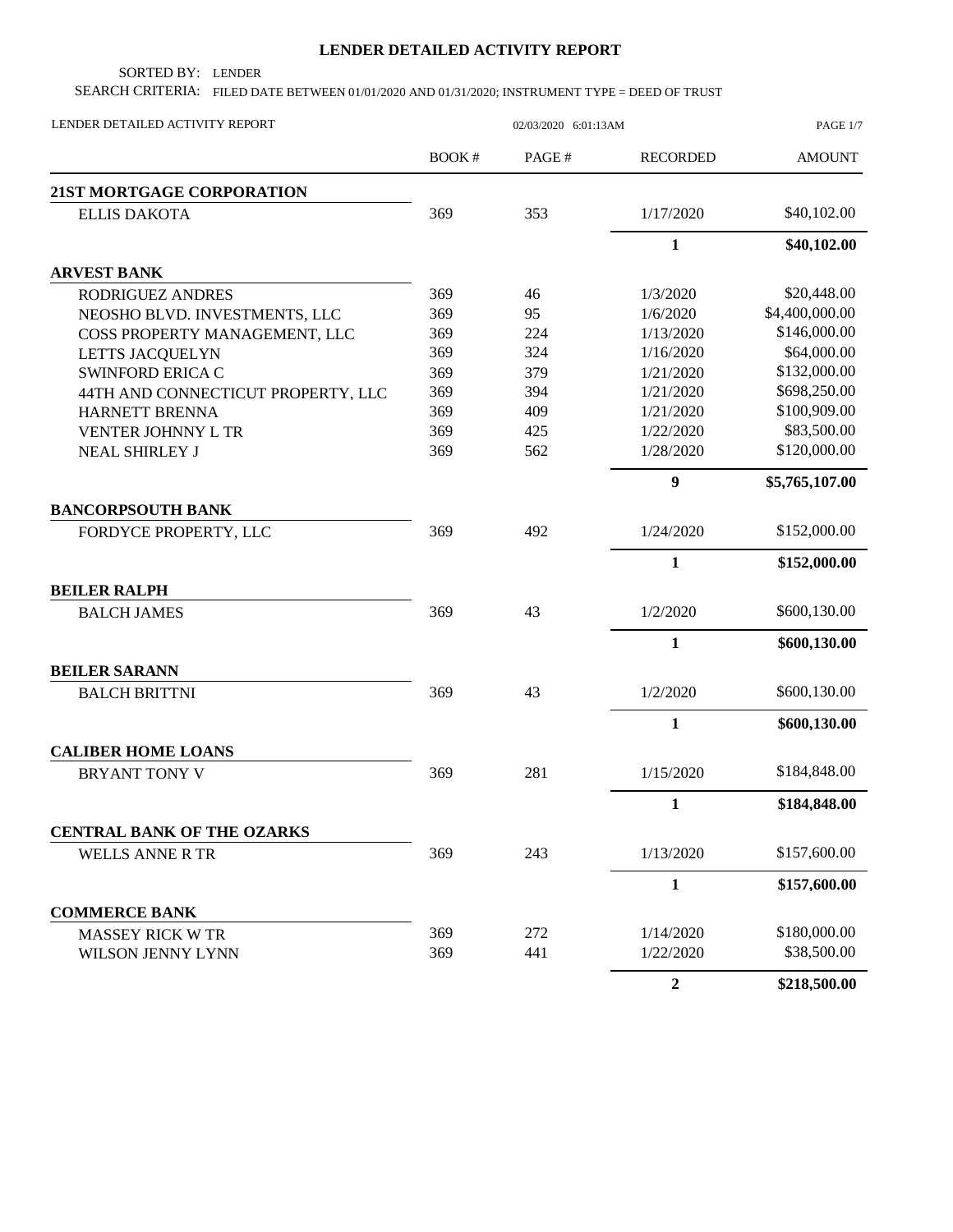| LENDER DETAILED ACTIVITY REPORT |  |
|---------------------------------|--|
|                                 |  |

02/03/2020 6:01:13AM

PAGE 2/7

|                                       | BOOK# | PAGE# | <b>RECORDED</b>  | <b>AMOUNT</b>  |
|---------------------------------------|-------|-------|------------------|----------------|
| <b>COMMUNITY BANK &amp; TRUST</b>     |       |       |                  |                |
| DAVESU NEOSHO, LLC                    | 369   | 107   | 1/7/2020         | \$50,000.00    |
| <b>BENTON TIFFIANY D</b>              | 369   | 108   | 1/7/2020         | \$102,000.00   |
| <b>KELLY CHRISTIE</b>                 | 369   | 169   | 1/9/2020         | \$150,000.00   |
| <b>TRAMMELL RACHEL MICHELLE</b>       | 369   | 343   | 1/17/2020        | \$200,000.00   |
| <b>ALES THOMAS</b>                    | 369   | 364   | 1/17/2020        | \$122,800.00   |
| <b>HUBBARD ERICA D</b>                | 369   | 430   | 1/22/2020        | \$10,150.00    |
| NEWTON NORMA D                        | 369   | 494   | 1/24/2020        | \$20,000.00    |
| PATTERSON JACKY D                     | 369   | 495   | 1/24/2020        | \$30,000.00    |
| OSBORNE GWYDOLYN L                    | 369   | 580   | 1/29/2020        | \$31,000.00    |
|                                       |       |       | $\boldsymbol{9}$ | \$715,950.00   |
| <b>EAGLE BANK &amp; TRUST COMPANY</b> |       |       |                  |                |
| <b>SABATINO DORIS F</b>               | 369   | 355   | 1/17/2020        | \$306,000.00   |
|                                       |       |       | $\mathbf{1}$     | \$306,000.00   |
| FIRST COMMUNITY BANK                  |       |       |                  |                |
| <b>BOWERS MELISSA S</b>               | 369   | 88    | 1/6/2020         | \$179,500.00   |
| <b>COMPTON AMY N</b>                  | 369   | 90    | 1/6/2020         | \$378,500.00   |
| STEPHENS JULIE L                      | 369   | 208   | 1/10/2020        | \$53,000.00    |
| <b>FORBES SUSAN E</b>                 | 369   | 246   | 1/13/2020        | \$192,750.00   |
| <b>BURR ASHLEY</b>                    | 369   | 390   | 1/21/2020        | \$171,275.00   |
| <b>RAMSEY THAD EDWIN</b>              | 369   | 414   | 1/21/2020        | \$236,500.00   |
| <b>BERMEL JUANITA</b>                 | 369   | 472   | 1/23/2020        | \$125,000.00   |
| SYCAMORE SPRING PROPERTIES, LLC       | 369   | 513   | 1/27/2020        | \$137,190.00   |
| PARKER BOYT PROPERTIES, LLC           | 369   | 515   | 1/27/2020        | \$67,540.00    |
| <b>CRANE SANDRA</b>                   | 369   | 525   | 1/27/2020        | \$180,000.00   |
| SHELTON CHARITY A                     | 369   | 530   | 1/27/2020        | \$151,200.00   |
| <b>SHARPE CALI M</b>                  | 369   | 560   | 1/28/2020        | \$117,400.00   |
| <b>WILSON GLORIA J</b>                | 369   | 613   | 1/30/2020        | \$101,957.00   |
|                                       |       |       | 13               | \$2,091,812.00 |
| <b>FIRST FINANCIAL BANK</b>           |       |       |                  |                |
| NCI NEOCHO DG LLC                     | 369   | 264   | 1/14/2020        | \$965,517.68   |
|                                       |       |       | 1                | \$965,517.68   |
| FIRST GUARANTY MORTGAGE               |       |       |                  |                |
| MCCOLLUM AMANDA                       | 369   | 236   | 1/13/2020        | \$103,786.00   |
|                                       |       |       | $\mathbf{1}$     | \$103,786.00   |
| <b>FIRST STATE BANK OF PURDY</b>      |       |       |                  |                |
| <b>SHARPE CALI M</b>                  | 369   | 147   | 1/8/2020         | \$295,000.00   |
|                                       |       |       | $\mathbf{1}$     | \$295,000.00   |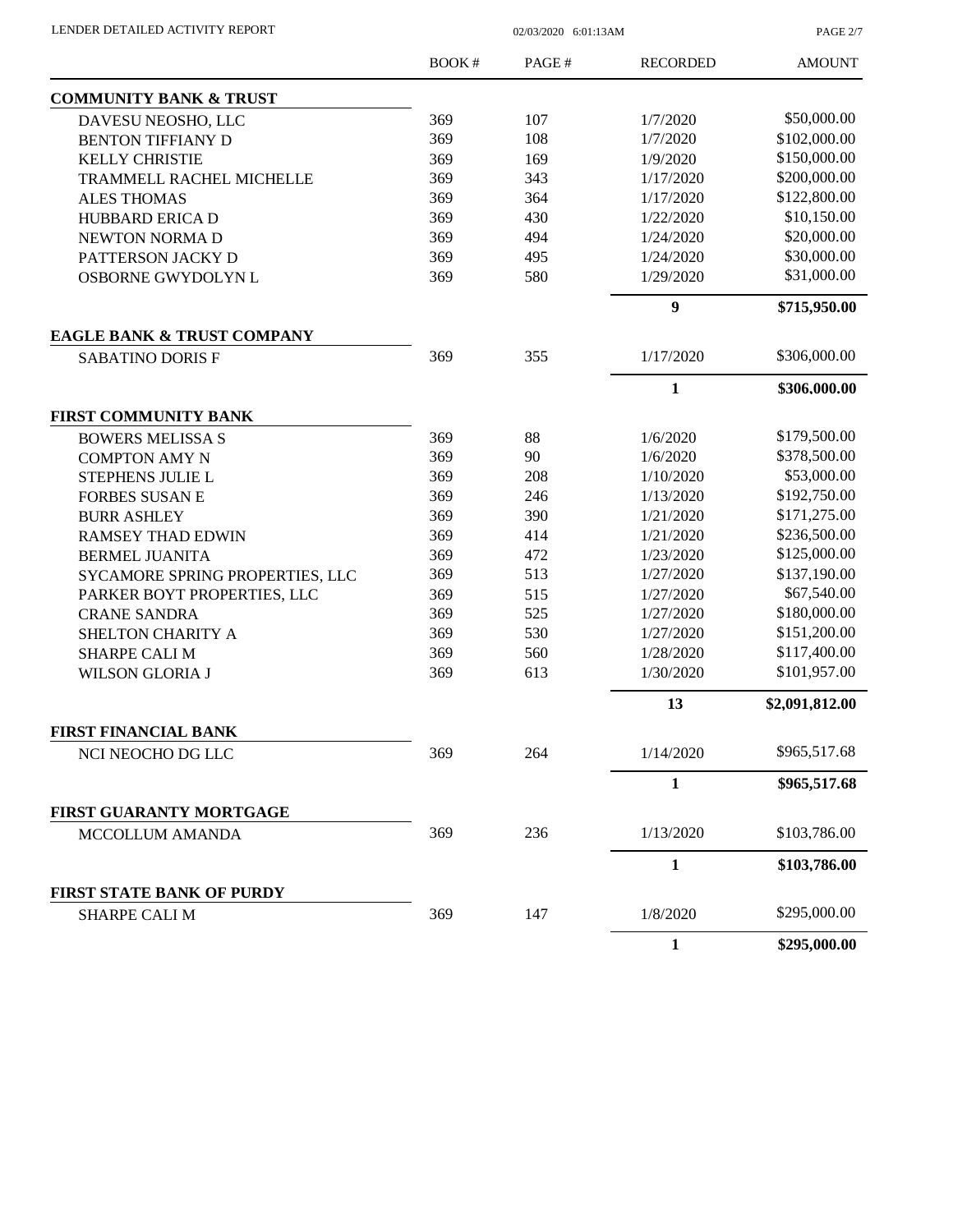PAGE 3/7

|                                | <b>BOOK#</b> | PAGE# | <b>RECORDED</b> | <b>AMOUNT</b>  |
|--------------------------------|--------------|-------|-----------------|----------------|
| <b>FLAT BRANCH MORTGAGE</b>    |              |       |                 |                |
| MARESH COURTNEY J              | 369          | 54    | 1/3/2020        | \$168,393.00   |
| <b>FRANCIS NATHAN</b>          | 369          | 59    | 1/3/2020        | \$165,938.00   |
| <b>LINK MADELEINE</b>          | 369          | 81    | 1/6/2020        | \$88,280.00    |
| HARRIS SHERRY ANN              | 369          | 83    | 1/6/2020        | \$86,969.00    |
| <b>BRADFORD AMANDA L</b>       | 369          | 85    | 1/6/2020        | \$293,500.00   |
| <b>GREENE HEATHER L</b>        | 369          | 89    | 1/6/2020        | \$91,500.00    |
| <b>KYSER KRISTINA</b>          | 369          | 115   | 1/7/2020        | \$157,990.00   |
| <b>LEONARD CAROL</b>           | 369          | 123   | 1/7/2020        | \$164,500.00   |
| <b>VUE NATHAN</b>              | 369          | 136   | 1/8/2020        | \$134,518.00   |
| <b>BROWN KHYRSTYN</b>          | 369          | 165   | 1/9/2020        | \$72,659.00    |
| <b>KYSER KRISTINA</b>          | 369          | 183   | 1/10/2020       | \$157,990.00   |
| <b>BEEMAN TIFFANY</b>          | 369          | 218   | 1/10/2020       | \$87,210.00    |
| <b>WILSON HANNAH D</b>         | 369          | 248   | 1/13/2020       | \$90,808.00    |
| <b>LEATHERMAN SAMUEL</b>       | 369          | 314   | 1/16/2020       | \$227,050.00   |
| <b>HAAK PETER J</b>            | 369          | 326   | 1/16/2020       | \$65,687.00    |
| <b>REED RANDALL K</b>          | 369          | 381   | 1/21/2020       | \$73,542.00    |
| <b>LUDRICK MARTHA</b>          | 369          | 392   | 1/21/2020       | \$123,318.00   |
| <b>SVITAK ROSEANN</b>          | 369          | 465   | 1/23/2020       | \$73,005.00    |
| <b>AUSTIN MELODY</b>           | 369          | 489   | 1/24/2020       | \$128,000.00   |
| <b>BROWN CLAY H</b>            | 369          | 499   | 1/24/2020       | \$110,500.00   |
| WHITE DARING                   | 369          | 534   | 1/27/2020       | \$141,265.00   |
| <b>GOLDEN MEAGAN</b>           | 369          | 545   | 1/28/2020       | \$125,406.00   |
| <b>RICHMOND ROGER</b>          | 369          | 546   | 1/28/2020       | \$73,641.00    |
| REED RANDALL K                 | 369          | 576   | 1/29/2020       | \$73,542.00    |
| <b>BRIDGES KALI A</b>          | 369          | 598   | 1/30/2020       | \$104,000.00   |
| TURNBULL KRISTIN               | 369          | 608   | 1/30/2020       | \$126,663.00   |
| MCINTYRE CHARLES               | 369          | 616   | 1/30/2020       | \$80,808.00    |
|                                | 369          | 654   | 1/31/2020       | \$480,000.00   |
| <b>SNIDER CARRIE</b>           | 369          | 657   | 1/31/2020       | \$130,150.00   |
| <b>BAIRD TAYLOR R</b>          | 369          |       | 1/31/2020       | \$131,670.00   |
| <b>QUINLEY KATHLEEN J</b>      |              | 660   |                 |                |
| <b>FREEDOM MORTGAGE</b>        |              |       | 30              | \$4,028,502.00 |
|                                |              |       |                 |                |
| <b>EDGINGTON BETHANY PAIGE</b> | 369          | 91    | 1/6/2020        | \$283,840.00   |
| <b>CRAIG JOSHUA</b>            | 369          | 176   | 1/9/2020        | \$165,289.00   |
| <b>RANDALL ROCKFORD</b>        | 369          | 373   | 1/21/2020       | \$150,527.00   |
|                                |              |       | 3               | \$599,656.00   |
| <b>GATEWAY MORTGAGE GROUP</b>  |              |       |                 |                |
| <b>CAMERON LEAH</b>            | 369          | 459   | 1/23/2020       | \$116,800.00   |
|                                |              |       | 1               | \$116,800.00   |
| <b>GREAT SOUTHERN BANK</b>     |              |       |                 |                |
| <b>EDENS STEVEN R</b>          | 369          | 45    | 1/2/2020        | \$99,000.00    |
| <b>VINSON THOMAS RAY</b>       | 369          | 124   | 1/7/2020        | \$48,000.00    |
| LEBERMAN JUDITH                | 369          | 213   | 1/10/2020       | \$124,000.00   |
| <b>BNEZ DENISE</b>             | 369          | 293   | 1/15/2020       | \$100,000.00   |
| <b>HOOVER CAMERON B</b>        | 369          | 348   | 1/17/2020       | \$136,262.00   |
|                                |              |       | 5               | \$507,262.00   |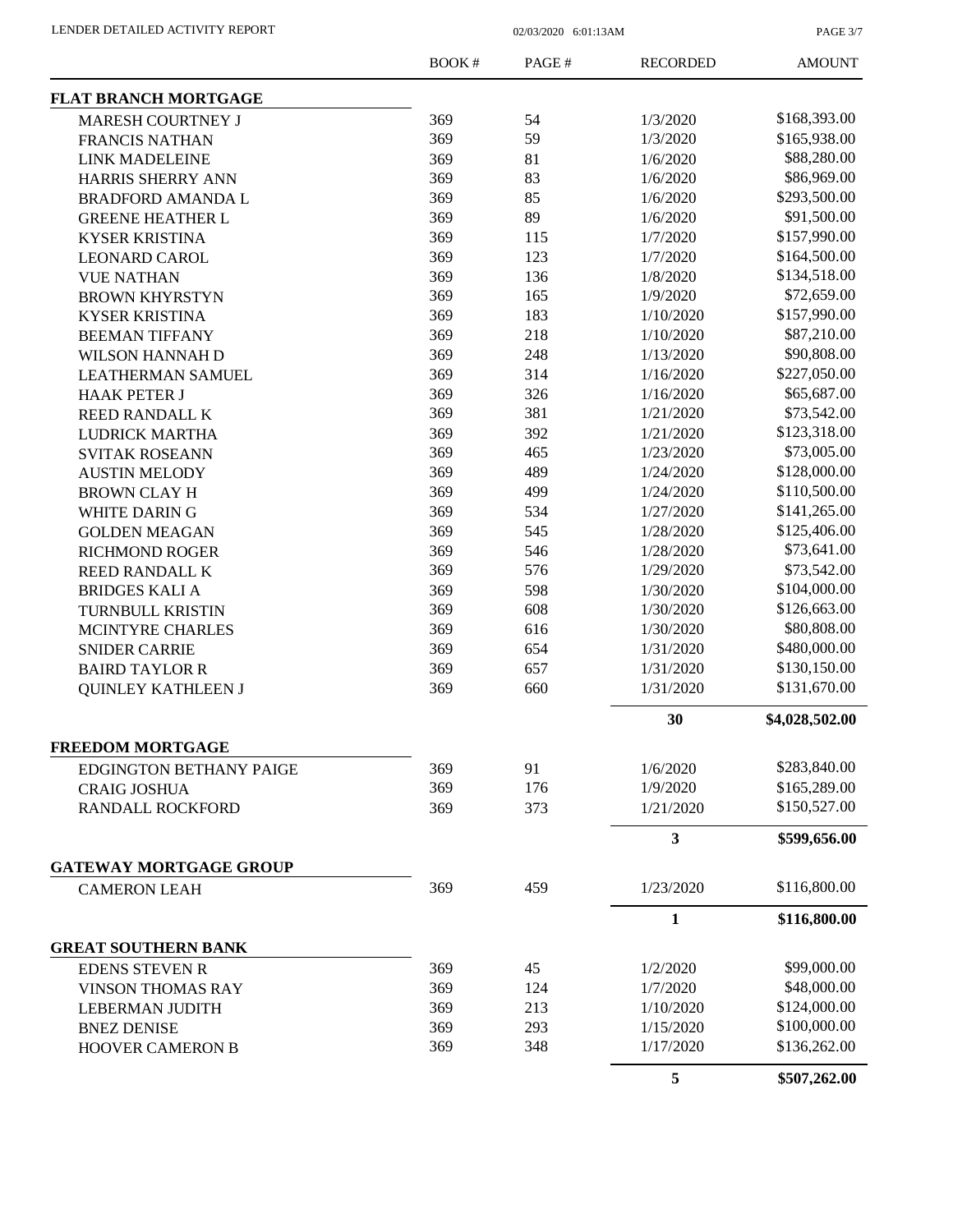| LENDER DETAILED ACTIVITY REPORT |  |
|---------------------------------|--|
|                                 |  |

 $02/03/2020$  6:01:13AM

PAGE 4/7

|                                                 | <b>BOOK#</b> | PAGE# | <b>RECORDED</b>         | <b>AMOUNT</b> |
|-------------------------------------------------|--------------|-------|-------------------------|---------------|
| <b>GUARANTY BANK</b>                            |              |       |                         |               |
| DEDMON CRYSTAL DAWN                             | 369          | 57    | 1/3/2020                | \$109,250.00  |
| <b>BROWN CONNIE J</b>                           | 369          | 184   | 1/10/2020               | \$25,000.00   |
| <b>DELMARCO CHERA</b>                           | 369          | 279   | 1/15/2020               | \$80,699.00   |
| <b>COOTS JOHNIE EDWARD</b>                      | 369          | 333   | 1/17/2020               | \$60,000.00   |
| <b>CARPENTER SANDRA JEAN</b>                    | 369          | 339   | 1/17/2020               | \$12,800.00   |
| <b>ANDERSON LANA</b>                            | 369          | 413   | 1/21/2020               | \$177,000.00  |
|                                                 |              |       |                         |               |
| <b>HAUGHT LARRY R TR</b>                        |              |       | 6                       | \$464,749.00  |
| <b>LANE LARRY</b>                               | 369          | 436   | 1/22/2020               | \$15,000.00   |
|                                                 |              |       | 1                       | \$15,000.00   |
| <b>HAUGHT LINDA L TR</b>                        |              |       |                         |               |
| <b>LANE LORETTA</b>                             | 369          | 436   | 1/22/2020               | \$15,000.00   |
|                                                 |              |       | $\mathbf{1}$            | \$15,000.00   |
| <b>JOPLIN METRO CREDIT UNION</b>                |              |       |                         |               |
| <b>LANE KELLY</b>                               | 369          | 86    | 1/6/2020                | \$30,000.00   |
|                                                 |              |       | $\mathbf{1}$            | \$30,000.00   |
| <b>JPMORGAN CHASE BANK</b><br>MCBRIDE MATTHEW T | 369          | 467   | 1/23/2020               | \$62,000.00   |
|                                                 |              |       | $\mathbf{1}$            | \$62,000.00   |
| <b>LEGACY BANK AND TRUST</b>                    |              |       |                         |               |
| POSEGATE ELAINE M                               | 369          | 574   | 1/29/2020               | \$18,000.00   |
|                                                 |              |       | $\mathbf{1}$            | \$18,000.00   |
| <b>LEWIS ELIZABETH K</b>                        |              |       |                         |               |
| <b>ROBYN KATHERINE</b>                          | 369          | 206   | 1/10/2020               | \$11,000.00   |
|                                                 |              |       | 1                       | \$11,000.00   |
| <b>LEWIS STEVEN G</b>                           |              |       |                         |               |
| <b>ROBYN TONY</b>                               | 369          | 206   | 1/10/2020               | \$11,000.00   |
|                                                 |              |       | $\mathbf{1}$            | \$11,000.00   |
| <b>LOANDEPOT.COM</b><br><b>RAWLINGS NADA</b>    | 369          | 424   | 1/22/2020               | \$103,156.00  |
| <b>MOORE VERNA FAY</b>                          | 369          | 566   | 1/29/2020               | \$117,555.00  |
|                                                 |              |       | $\overline{2}$          | \$220,711.00  |
| <b>MID-MISSOURI BANK</b>                        |              |       |                         |               |
| RAGSDALE DEBRA L                                | 369          | 34    | 1/2/2020                | \$73,000.00   |
|                                                 |              |       | $\mathbf{1}$            | \$73,000.00   |
| MISSOURI HOUSING DEVELOPMENT COMMISSION         |              |       |                         |               |
| <b>VUE NATHAN</b>                               | 369          | 137   | 1/8/2020                | \$5,380.72    |
| <b>REED RANDALL K</b>                           | 369          | 396   | 1/21/2020               | \$2,941.68    |
| TURNBULL KRISTIN                                | 369          | 611   | 1/30/2020               | \$5,066.52    |
|                                                 |              |       | $\overline{\mathbf{3}}$ | \$13,388.92   |
| NATIONSTAR MORTGAGE                             |              |       |                         |               |
| <b>NUSE DONALD</b>                              | 369          | 522   | 1/27/2020               | \$150,183.00  |
|                                                 |              |       | 1                       | \$150,183.00  |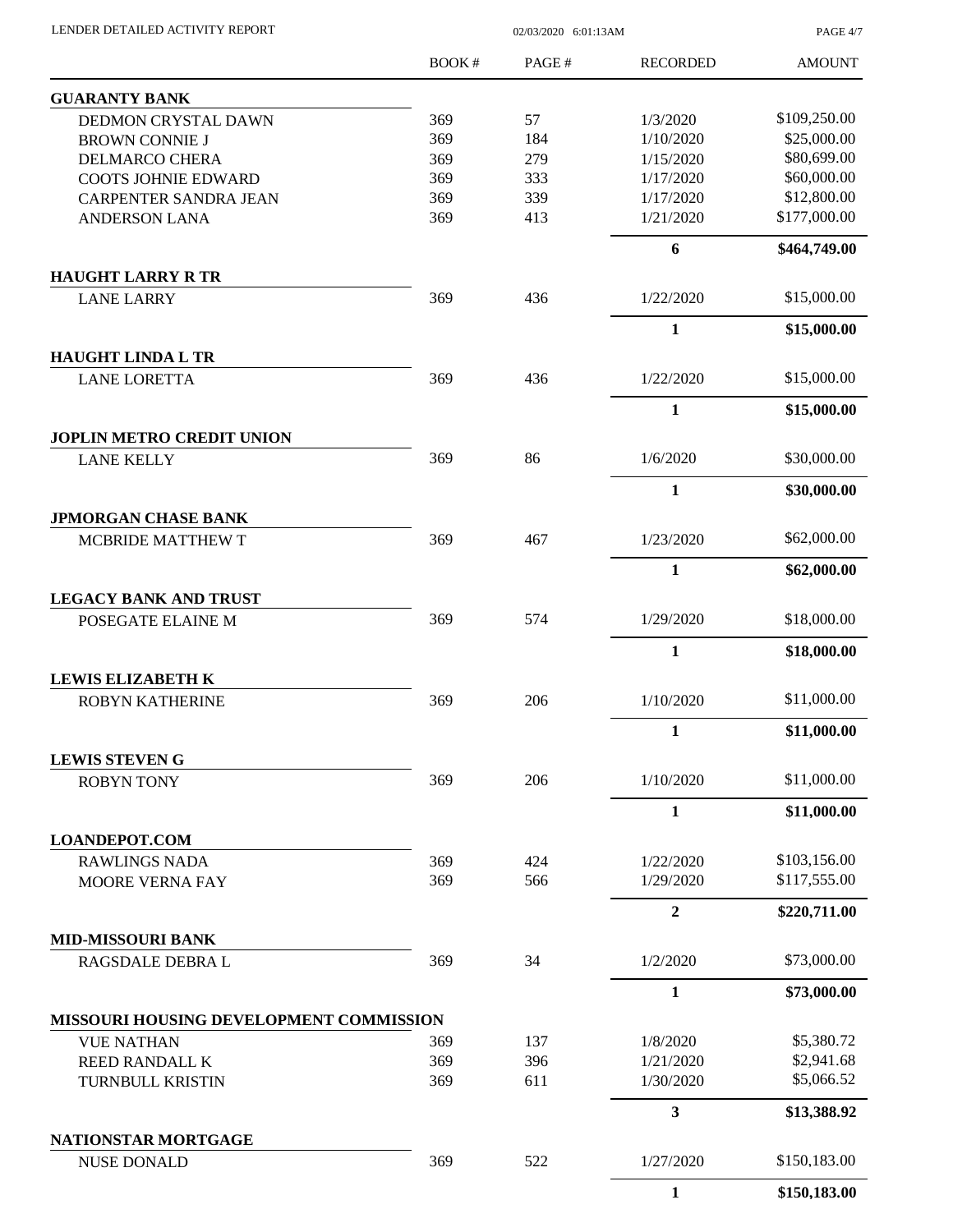LENDER DETAILED ACTIVITY REPORT 02/03/2020 6:01:13AM

PAGE 5/7

|                                          | BOOK# | PAGE# | <b>RECORDED</b> | <b>AMOUNT</b>  |
|------------------------------------------|-------|-------|-----------------|----------------|
| <b>NBKC BANK</b>                         |       |       |                 |                |
| ZELLER TIFFANI                           | 369   | 245   | 1/13/2020       | \$272,000.00   |
|                                          |       |       | $\mathbf{1}$    | \$272,000.00   |
| <b>NEWREZ LLC</b>                        |       |       |                 |                |
| <b>TAYLOR DONNA LYNN PETERSON</b>        | 369   | 241   | 1/13/2020       | \$252,000.00   |
|                                          |       |       | $\mathbf{1}$    | \$252,000.00   |
| <b>OAKSTAR BANK</b>                      |       |       |                 |                |
| WILLIAMS DAVID SHAWN                     | 369   | 173   | 1/9/2020        | \$45,000.00    |
| <b>SACHS AARON TR</b>                    | 369   | 223   | 1/13/2020       | \$907,500.00   |
|                                          |       |       | $\overline{2}$  | \$952,500.00   |
| PENNYMAC LOAN SERVICES                   |       |       |                 |                |
| <b>WEBER CHARLES W</b>                   | 369   | 450   | 1/23/2020       | \$146,931.00   |
|                                          |       |       | $\mathbf{1}$    | \$146,931.00   |
| <b>PEOPLES BANK</b>                      |       |       |                 |                |
| <b>CHAMBERS KATHY</b>                    | 369   | 118   | 1/7/2020        | \$75,600.00    |
| <b>CHAMBERS KATHY</b>                    | 369   | 119   | 1/7/2020        | \$14,175.00    |
| RW LANDIS ENTERPRISES, LLC               | 369   | 143   | 1/8/2020        | \$75,000.00    |
| <b>HOLDEN EVA M</b>                      | 369   | 269   | 1/14/2020       | \$350,000.00   |
| 210 RENTALS, LLC                         | 369   | 296   | 1/15/2020       | \$863,000.00   |
| FOX RIDGE DEVELOPMENT, LLC               | 369   | 349   | 1/17/2020       | \$137,700.00   |
| TLKENT HOLDINGS LLC                      | 369   | 376   | 1/21/2020       | \$55,250.00    |
| <b>COGGIN VALERIE LYNN</b>               | 369   | 469   | 1/23/2020       | \$106,400.00   |
| DAVIS DONALD E                           | 369   | 493   | 1/24/2020       | \$95,000.00    |
| <b>BEAVER MICHELLE R</b>                 | 369   | 625   | 1/30/2020       | \$20,000.00    |
|                                          |       |       | 10              | \$1,792,125.00 |
| <b>PINNACLE BANK</b>                     |       |       |                 |                |
| <b>BEASLEY DEBRA J</b>                   | 369   | 242   | 1/13/2020       | \$127,325.00   |
| THIESSEN TAWYNA                          | 369   | 365   | 1/17/2020       | \$857,000.00   |
|                                          |       |       | $\overline{2}$  | \$984,325.00   |
| QUARRY CITY SAVINGS AND LOAN ASSOCIATION |       |       |                 |                |
| WEDDINGTON CHRISTOPHER M                 | 369   | 200   | 1/10/2020       | \$83,838.00    |
|                                          |       |       | $\mathbf{1}$    | \$83,838.00    |
| <b>QUICKEN LOANS</b>                     |       |       |                 |                |
| <b>GILMORE TERRY L</b>                   | 369   | 47    | 1/3/2020        | \$150,150.00   |
| <b>GARREAUD HERNAN</b>                   | 369   | 141   | 1/8/2020        | \$264,200.00   |
| <b>OSWALD SARAH E</b>                    | 369   | 222   | 1/13/2020       | \$196,000.00   |
| <b>BYRD BILLIE E</b>                     | 369   | 285   | 1/15/2020       | \$130,920.00   |
| <b>SULLINS TRACY M</b>                   | 369   | 307   | 1/16/2020       | \$103,000.00   |
| HARRIS FREDRICK RAY                      | 369   | 535   | 1/27/2020       | \$140,000.00   |
| <b>GILLMORE GLENNA</b>                   | 369   | 538   | 1/28/2020       | \$125,447.00   |
| <b>MEYER SARA</b>                        | 369   | 543   | 1/28/2020       | \$497,675.00   |
| <b>BOLINGER KERRY</b>                    | 369   | 595   | 1/30/2020       | \$144,107.00   |
| <b>BREWER KAITYLN</b>                    | 369   | 641   | 1/31/2020       | \$157,590.00   |
|                                          |       |       | 10              | \$1,909,089.00 |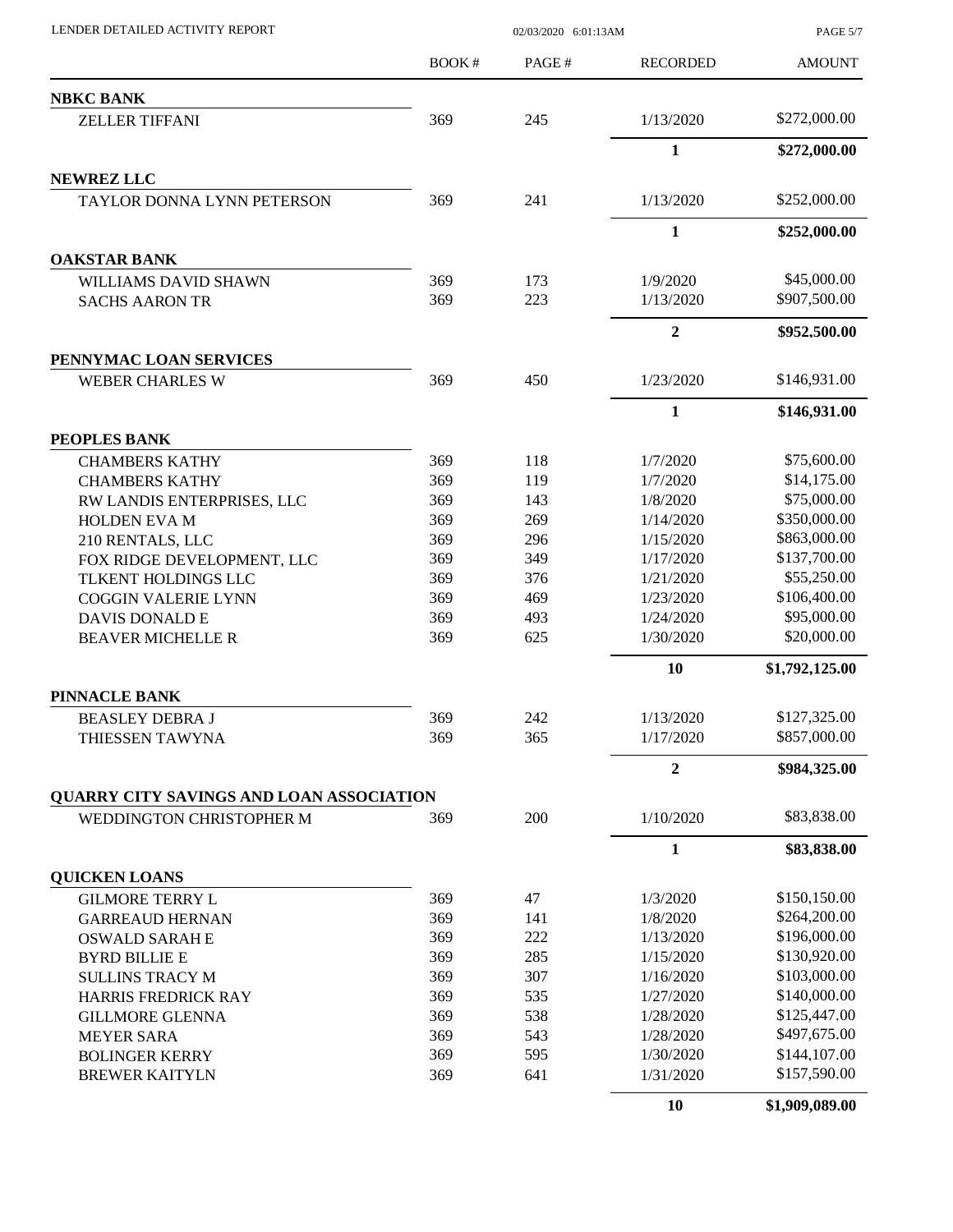| LENDER DETAILED ACTIVITY REPORT                           | 02/03/2020 6:01:13AM |       |                  | PAGE 6/7       |
|-----------------------------------------------------------|----------------------|-------|------------------|----------------|
|                                                           | BOOK#                | PAGE# | <b>RECORDED</b>  | <b>AMOUNT</b>  |
| <b>ROBERTS CONNIE</b>                                     |                      |       |                  |                |
| RICHARD'S TRANSMISSION SHOP, LLC                          | 369                  | 167   | 1/9/2020         | \$88,619.00    |
| POGUE WAYNE                                               | 369                  | 438   | 1/22/2020        | \$70,000.00    |
|                                                           |                      |       | $\boldsymbol{2}$ | \$158,619.00   |
| <b>ROBERTS LARRY</b>                                      |                      |       |                  |                |
| RICHARD'S TRANSMISSION SHOP, LLC                          | 369                  | 167   | 1/9/2020         | \$88,619.00    |
|                                                           |                      |       | $\mathbf{1}$     | \$88,619.00    |
| <b>ROBERTS LARRY O</b>                                    |                      |       |                  |                |
| POGUE WAYNE                                               | 369                  | 438   | 1/22/2020        | \$70,000.00    |
|                                                           |                      |       | $\mathbf{1}$     | \$70,000.00    |
| <b>ROYAL UNITED MORTGAGE</b>                              |                      | 335   | 1/17/2020        | \$76,000.00    |
| <b>GRANT TERESA J</b>                                     | 369                  |       |                  |                |
|                                                           |                      |       | 1                | \$76,000.00    |
| SECURITY BANK AND TRUST COMPANY                           |                      |       |                  |                |
| WILHAM PROPERTY MANAGEMENT LLC                            | 369                  | 229   | 1/13/2020        | \$1,446,397.08 |
|                                                           |                      |       | 1                | \$1,446,397.08 |
| <b>SECURITY BANK OF SOUTHWEST MISSOURI</b>                |                      |       |                  |                |
| HANCE DENEISE E                                           | 369                  | 74    | 1/6/2020         | \$79,000.00    |
|                                                           |                      |       | 1                | \$79,000.00    |
| <b>SERVION, INC</b>                                       |                      |       |                  |                |
| <b>BROPHY MACEE S</b>                                     | 369                  | 631   | 1/31/2020        | \$80,808.00    |
|                                                           |                      |       | 1                | \$80,808.00    |
| <b>SIMMONS BANK</b>                                       |                      |       |                  |                |
| <b>SKIVERS WILLA MAE</b>                                  | 369                  | 664   | 1/31/2020        | \$73,484.00    |
|                                                           |                      |       | $\mathbf{1}$     | \$73,484.00    |
| <b>SKELTON BENNIE</b>                                     |                      |       |                  | \$47,387.53    |
| <b>BETTS REBECCA LYNN</b>                                 | 369                  | 328   | 1/16/2020        |                |
|                                                           |                      |       | 1                | \$47,387.53    |
| <b>SKELTON GROVER LEON/DECEASED</b><br>BETTS REBECCA LYNN | 369                  | 328   | 1/16/2020        | \$47,387.53    |
|                                                           |                      |       |                  |                |
|                                                           |                      |       | $\mathbf{1}$     | \$47,387.53    |